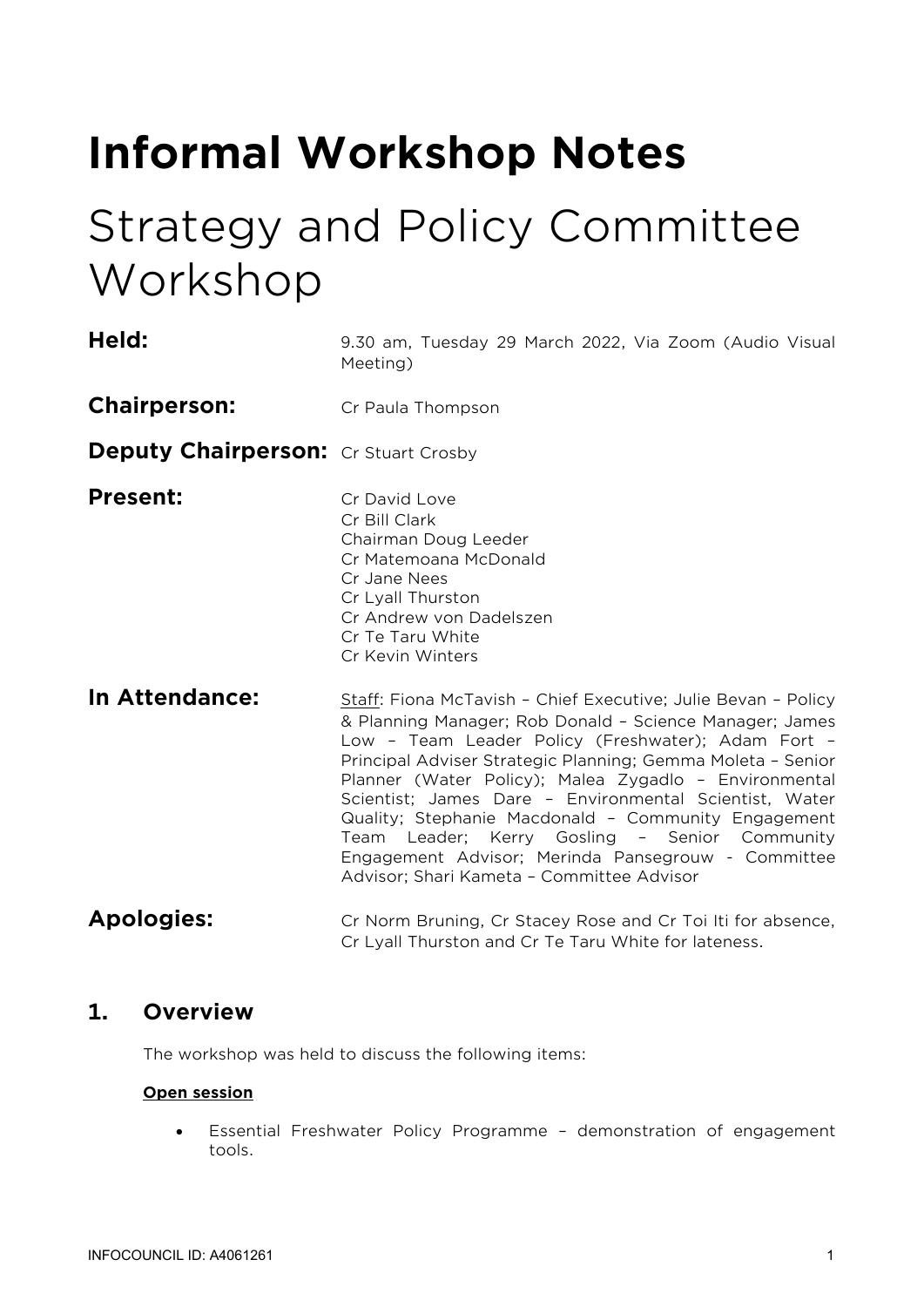#### **Public Excluded session**

- RPS Change 6 (NPS-UD) update on policy development and process
- Ngā Waiariki o Rotorua options for integrated management of the Rotorua Geothermal System

## **2. Open Session**

#### **2.1 UPDATE: Essential Freshwater Policy Programme**

*Presentation: Essential Freshwater Policy Programme - demonstration of online engagement tool: Objective ID A4067270* [⇨](../../../RedirectToInvalidFileName.aspx?FileName=SPW_20220329_MAT_3499.PDF#PAGE=2)

Presented By: Gemma Moleta – Senior Planner (Water Policy) Malea Zygadlo – Environmental Scientist James Dare – Environmental Scientist - Water Quality

#### **Key Points**

• Feedback was sought on the online engagement and information sharing tools demonstrated at the meeting.

#### **In response to Questions**

- Concern had been raised by tangata whenua that the existing treaty cogovernance Regional Policy Statement (RPS) objectives served a different purpose to a long-term vision under the National Policy Statement – Freshwater Management (NPS-FM). It was hoped that concerns could be alleviated and worked through as staff continue to work with iwi through the National Objectives Framework process.
- Around 40 letters had been sent out inviting involvement in developing a long term vision for freshwater.
- There was no restriction on how much input participants could provide when using the Participate Bay of Plenty online engagement tool. Broad participation was being encouraged and having to provide "sign-in" details could be a barrier to participation for some users.
- The Participate Bay of Plenty page for long term visions and environmental outcomes for freshwater would go live in April for a two month period and would be advertised in newspapers throughout the region, in the Freshwater Flash newsletter and online.

10.00 am - Cr Crosby **withdrew** from the meeting.

10.07 am - Cr Thurston and Cr White **entered** the meeting.

- Video presentations on how to use the online engagement tools could be considered as part of the next step engagement phase.
- It was hoped that the water quality reporting tool (WET) would go through a number of iterations in the future so that as much feedback as possible could be achieved.
- The platform (Shiny app) for WET was something that every region could hook into. Data collected would also be available via the Land, Air, Water